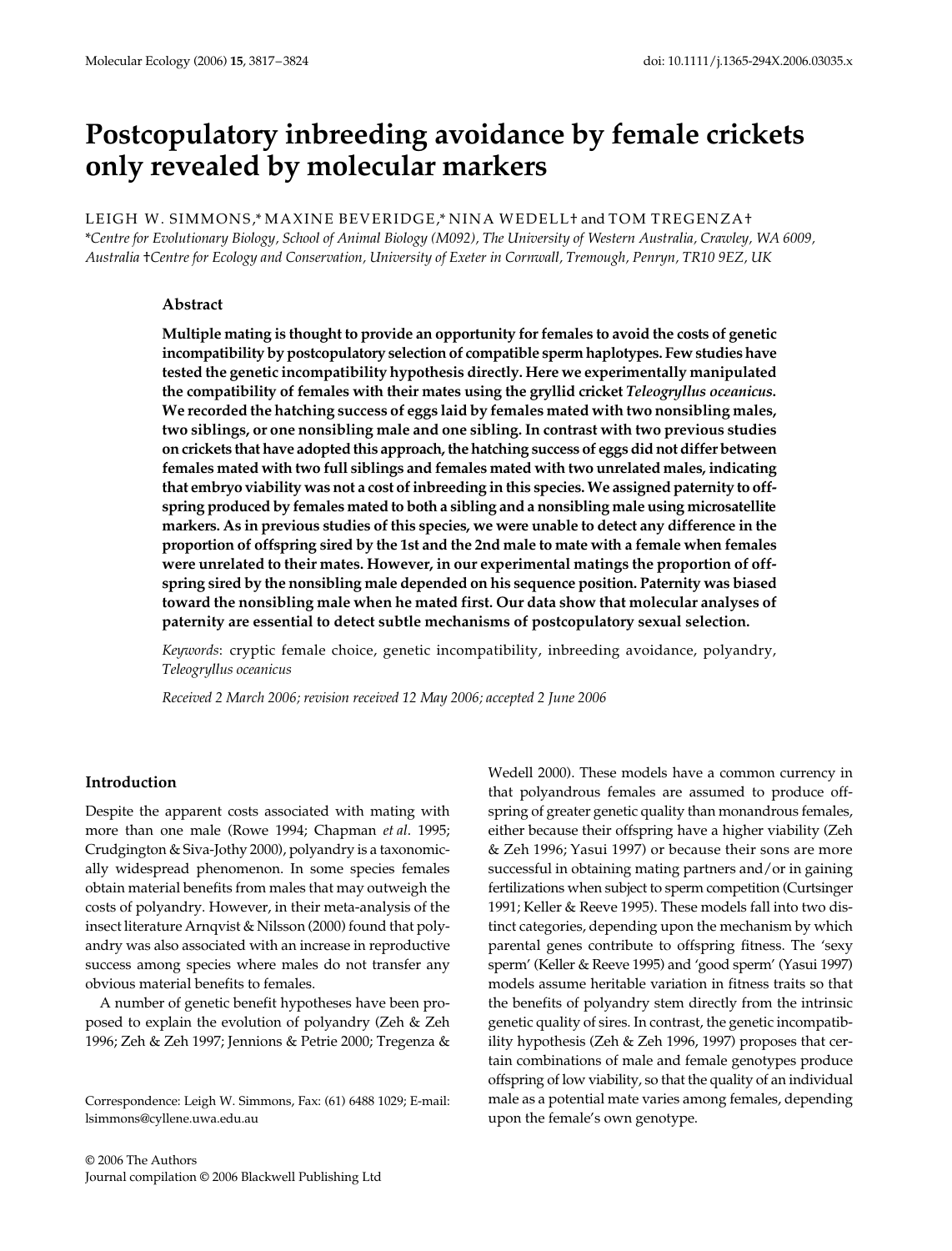There are a growing number of empirical studies that have reported increased performance of offspring when females were allowed to mate polyandrously, in fitness traits ranging from embryo viability to adult fecundity (Madsen *et al*. 1992; Tregenza & Wedell 1998; Kozielska *et al*. 2003; Stockley 2003; reviewed in Simmons 2005). Several studies of the effects of polyandry on offspring fitness in insects have attempted to control for the potentially confounding effects of multiple mating, and these studies suggest a small but general positive effect of multiple mates on egg or embryo viability (Simmons 2005). Many of these studies have been taken as evidence in support of the genetic incompatibility hypothesis. However, few experiments have actually provided direct evidence for genetic incompatibility effects on egg viability. Rather, genetic incompatibility has become the default interpretation based on subexperiments or analyses that fail to reveal consistent sire effects on egg viability (Tregenza & Wedell 2000).

Inbreeding results in a general increase in homozygosity which can lead to the phenotypic expression of deleterious recessive mutations that reduce fitness (Pusey & Wolf 1996). Inbreeding avoidance can therefore be viewed as a form of mate selection for genetic compatibility, or the avoidance of genetic incompatibility (Tregenza & Wedell 2000). In their study of polyandry in the field cricket *Gryllus bimaculatus*, Tregenza & Wedell (2002) experimentally manipulated genetic incompatibility by allowing females to mate with either full sibling males or males that were unrelated. Females mated twice to two sibling males had a lower egg viability than females mated twice to two nonsibling males, indicative of a cost of inbreeding. Females mated twice, once to a sibling and once to a nonsibling male, had an egg viability similar to those females mating with two nonsibling males. These data are consistent with the argument that females selectively fertilize their eggs with sperm from unrelated males since random sperm use would predict an egg viability mid-way between that expected from fertilizations by sibling males and that expected by fertilizations by nonsibling males (Tregenza & Wedell 2002). In a similar experiment with the field cricket *Teleogryllus commodus*, Jennions *et al*. (2004) likewise found a cost of inbreeding in terms of reduced egg viability when females had mated with siblings. These authors argued that in this species there was no selective sperm use from unrelated males because the hatching success of females mating with both a sibling and a nonsibling male was the same as that of females mating with two siblings. Indeed, the patterns of hatching success were exactly opposite to those found in *G. bimaculatus*, and if anything, the data for *T. commodus* tend to suggest that females bias fertilization toward sibling males.

Here we report the results of an experiment with the Australian field cricket *Teleogryllus oceanicus* in which we experimentally manipulated genetic compatibility via controlled matings with sibling and nonsibling males, and examined both the patterns of egg viability, and assigned paternity using microsatellite markers. Like *G. bimaculatus* (Tregenza & Wedell 1998), polyandrous female *T. oceanicus* have an increased hatching success compared with monandrous females (Simmons 2001a). We use our data to test the hypothesis that increased hatching success of polyandrous females arises from the postcopulatory avoidance of kin based genetic incompatibility, and show how molecular markers for assigning paternity are essential for drawing conclusions regarding postcopulatory mechanisms of mate selection.

#### **Materials and methods**

Crickets used in this study were the offspring of 120 mated females collected from a banana plantation in Carnarvon, Western Australia, in July 2001. Offspring were reared in family groups of approximately 30 individuals per 5 litre plastic container in a constant-temperature (25 °C) room with a 12 : 12 h light : dark cycle. Food (cat chow) and water were available ad libitum and a cardboard egg carton was provided for shelter. The sexes were separated at the final nymphal instar. We generated 29 full sibling family groups by pairing one adult female with one adult male from a different field-derived family group. The offspring from these pairings were reared to adulthood as above and used in our experiments in January 2002.

#### *Mating design*

Our experimental design consisted of 29 blocks of four females and four males. Within a block all four females were full siblings, two males were full siblings (S) of the females, and two males were nonsiblings (N) of the females in the block but were themselves full siblings. Thus four sisters from each of our 29 families were assigned to one of four mating treatments. One female was mated twice, once to two full sibling males from a different unrelated family group (NN). The second female was mated to her two brothers (SS). The third female was mated first to one of the nonsibling males and second to one of her brothers (NS), and the forth female was mated first to the other brother and second to the other nonsibling male (SN) (see also Tregenza & Wedell 2002). To ensure experimental males were sexually competent, all were mated once to a random female prior to their experimental pairing.

Matings were conducted in clear plastic boxes  $(7 \text{ cm} \times$  $7 \text{ cm} \times 5 \text{ cm}$ ). The male and female were placed together and the time when the male attached his spermatophore was noted. Sperm transfer proceeds over a period of ∼40– 50 min. Sperm numbers do not appear to influence paternity in this species (Simmons *et al*. 2003). Nevertheless, we controlled for any potential variation in sperm transfer. Thus, after mating, the pair were observed for 60 min during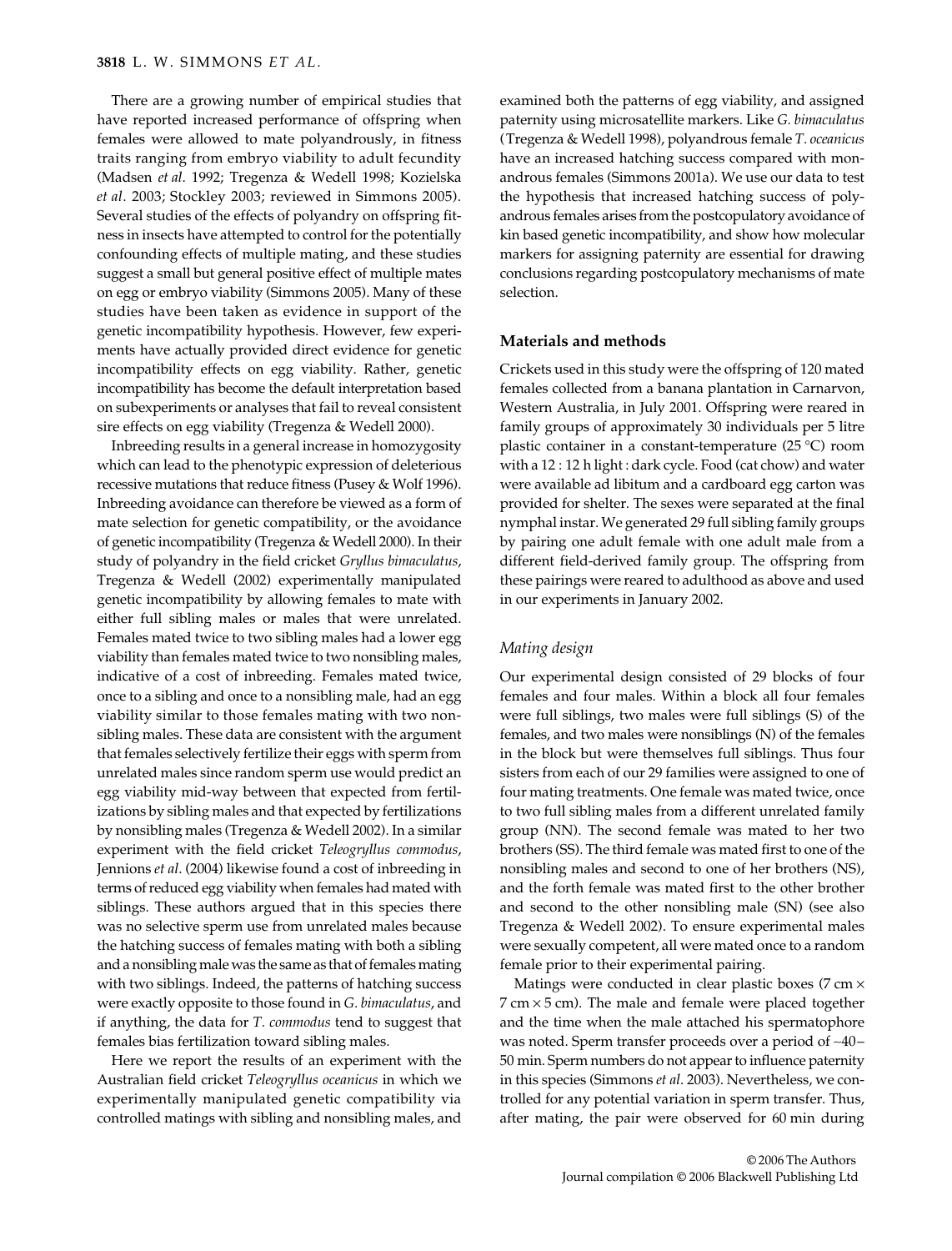which time the male's postcopulatory guarding behaviour prevented females from dislodging the spermatophore (Loher & Rence 1978; Simmons *et al*. 2003). Drained spermatophores were removed with forceps after 60 min of guarding. The first male was then replaced with the second male and the process repeated. Thus, all females should have received 2 full complements of sperm, one from each of their mates. Males were frozen immediately after they had completed their required matings. Following the second mating the female was left in her box, provided with cat chow and a Petri dish containing damp sand in which to oviposit, and left for 10 days before being frozen.

## *Hatching success and paternity analysis*

Eggs were rinsed from the sand, placed onto moist filter paper in a sealed Petri dish and incubated at 25 °C. Eggs were checked every second day until two weeks after the last nymph had emerged. Newly hatched nymphs were counted, placed in family groups in Eppendorf tubes and frozen. The proportion of eggs hatching was calculated for each female and arcsine transformed prior to statistical analysis. All means are presented  $\pm$  1 SE.

To examine postcopulatory mechanisms of inbreeding avoidance we assigned paternity to 20 randomly chosen offspring produced by each female that had mated with both a brother and an unrelated male. Paternity assignment was conducted using microsatellite markers. DNA was extracted from the hind leg of the adults and from the whole nymph using a rapid salt-extraction method in which the tissue was placed in 350 µL of DNA extraction buffer (50 mm Tris-HCl pH 8.0, 100 mm EDTA, 100 mm NaCl, 1% SDS and 50 µg proteinase K). Following homogenization the samples were incubated at 65 °C for 15 min, cooled and 150 µL 5 m NaCl added. The samples were vortexed and the debris pelleted by centrifugation for 10 min at 13000 r.p.m. The supernatant was transferred to a clean tube and 500 µL isopropanol added and mixed by inversion. The DNA was then pelleted by centrifugation at  $4^{\circ}$ C for 10 min at 13000 r.p.m. The isopropanol was removed and the pellet washed with 70% ethanol, dried and resuspended in 50 µL TE buffer. The DNA was then treated with 0.5 units of Riboshredder (Epicentre) to remove RNA by incubating at 37 °C for 30 min.

The samples were then screened using 6 microsatellite markers developed for *T. oceanicus* (Beveridge & Simmons 2005), 4 markers in one PCR reaction and 2 markers in a second PCR reaction. The first 10 µL PCR reaction contained  $1 \times PCR$  buffer (10 mm Tris-HCl pH 8.3, 50 mm KCl) (Invitrogen),  $3.5$  mm MgCl<sub>2</sub> (Invitrogen),  $200 \mu$ m of each dNTP (Invitrogen), 250 nm of forward primer Totri54 labelled with 6-FAM (Geneworks), 250 nm of forward primer Totri59 labelled with VIC (Applied Biosystems), 250 nm of reverse primers Totri54 and Totri59 (Geneworks), 0.5 units of Platinum Taq polymerase (Invitrogen) and 1– 10 ng DNA. The second 10 µL PCR reaction contained  $1 \times PCR$  buffer (10 mm Tris-HCl pH 8.3, 50 mm KCl), 1.5 mm  $MgCl<sub>2</sub>$ , 200 µm of each dNTP, 250 nm of each of the following forward primers: Totri9a labelled with 6-FAM (Geneworks), Totri55a labelled with NED (Applied Biosystems), Totri57 labelled with VIC (Applied Biosystems), Totri78 labelled with VIC (Applied Biosystems), 250 nm of each of the following reverse primers Totri9a, Totri55a, Totri57 and Totri78 (Geneworks), 0.5 units of Platinum Taq polymerase and 1–10 ng DNA. PCR amplification was performed in a PTC-0200 DNA Engine (Geneworks) with cycling conditions as follows: 94 °C for 1 min, then 30 cycles of 94 °C for 1 min, 55 °C for 1 min and 72 °C for 1 min, and finally 72 °C for 45 min. The products from both PCR reactions were combined (1 µL of each) and analysed on an ABI3430 sequencer, sized using Genescan-500 LIZ internal size standard and genotyped using genemapper software (version 3.0).

Paternity assignment was via a maximum likelihood approach using Cervus version 2.0 (Marshall *et al*. 1998). Each family unit was analysed with the female as the known parent and the 2 males with which she had mated as the candidate parents. Parentage was assigned with > 95% confidence in all cases.

## *Patterns of paternity following random mating*

To establish the basic patterns of paternity when two males compete for fertilizations, 20 unrelated females were randomly assigned to 20 pairs of males. Females were unrelated to the males with whom they were paired, and the males were unrelated to each other. Females were allowed to mate once with each of the 2 males in a manner identical to that described in the mating design above. Females were then left with damp sand to lay eggs for a period of 10 days. Each female and her partners were frozen after use. Eggs were incubated at 25 °C and all nymphs frozen on hatching. Paternity was assigned using microsatellite markers as described above.

## **Results**

#### *Hatching success*

The mean number of eggs laid by females was  $160 \pm 5.4$ (range 75–342). There was no significant effect of mating treatment on the number of eggs laid  $(F_{3,84} = 1.07, P = 0.368)$ but there was a significant effect of block  $(F_{28,84} = 3.10)$ , *P* < 0.0001). Thus, some female families laid more eggs than others, with family means ranging from  $102 \pm 23$  to  $259 \pm 23$ . Hatching success did not differ significantly between mating treatments  $(F_{3,84} = 0.47, P = 0.705)$  or between blocks ( $F_{28,84}$  = 0.98, *P* = 0.509). The untransformed mean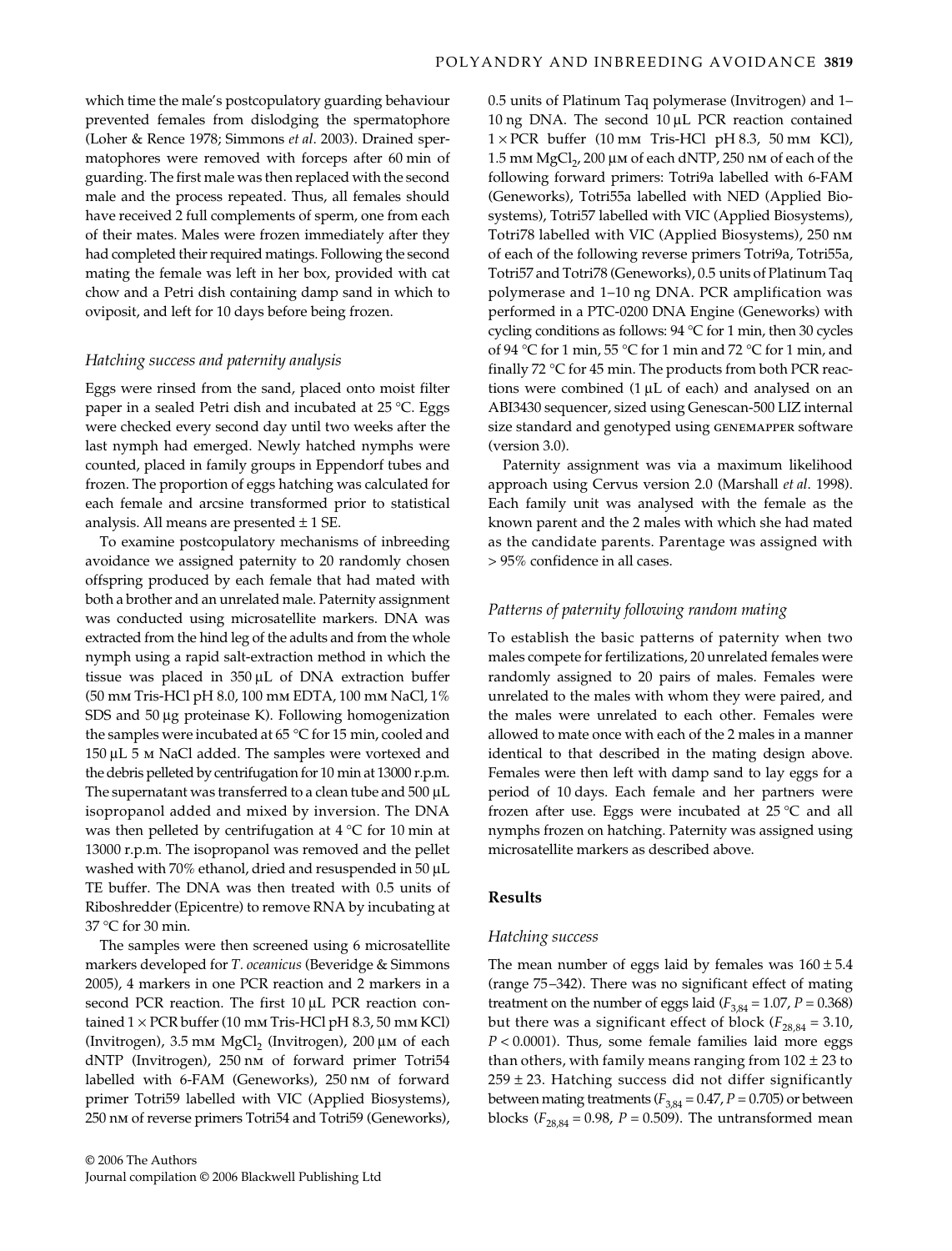

**Fig. 1** Mean (± SE) percentage of eggs that hatched after females had mated with two sibling males (SS), two nonsibling males (NN), one sibling followed by one nonsibling (SN), or one nonsibling followed by one sibling (NS).

hatching success of eggs laid by females in the different mating treatments are shown in Fig. 1. Across female mating treatments the mean percentage of eggs hatching was  $40.4 \pm 2.2\%$ .

#### *Paternity analysis*

Of the 20 females that were randomly allocated 2 unrelated males, 18 produced offspring for paternity assignment (23 or 24 offspring per female). There was no significant difference between the numbers of offspring sired by the first and second male to mate (matched pairs  $t_{17} = 1.53$ , *P* = 0.144). The average proportion of offspring sired by the second male to mate  $(P_2)$  was  $0.37 \pm 0.08$ . The distribution of  $P_2$  values is shown in Fig. 2. Thus, although there was a tendency toward a first male advantage, the pattern of paternity following double matings did not deviate significantly from random sperm mixing in which both males are expected to obtain an equal proportion of offspring (Wilcoxon Signed-Rank, T = −30, *P* = 0.199). This pattern is consistent with that found in previous studies using both allozyme (Simmons 2001a) and morphological (Simmons *et al*. 2003; García-González & Simmons 2005b) markers for assigning paternity.

There were 20 blocks for which females from both the NS and SN mating treatments had sufficient numbers of hatched offspring for paternity assignment. The proportion of offspring sired by the second male to mate  $(P_2)$  was analysed using a Generalized Linear Model with binomial



**Fig. 2** Frequency distribution of the proportion of offspring sired by the second male  $(P_2)$  for randomly mated females. Box plots delimiting the upper and lower quartiles are shown to the right of the distribution. Within boxes the diamond provides the mean and 95% confidence intervals, and the tails give the range of values. The horizontal line at  $0.5$  is the expected  $P_2$  under a model of random sperm use.

error distribution and a logit link function in GENSTAT 7.2.0.208 (VSN International). The number of offspring sired by the second male was fitted as the response variable with the total number of offspring genotyped as the binomial denominator. Williams' (1982) procedure was adopted to correct for over dispersion. The main predictor variables were block and relatedness of the second male. There were no significant effects of block ( $χ$ <sup>2</sup> = 1.06, d.f. = 19, *P* = 0.329) or relatedness of the second male on  $P_2$  ( $\chi^2$  = 0.62, d.f. = 1,  $P = 0.432$ ). Although not significant in this analysis, the trend was for sibling second males to achieve a lower paternity (P<sub>2</sub> = 0.26 ± 0.08) than nonsibling second males (P<sub>2</sub> = 0.33 ± 0.08). We observed complete first ( $P_2 = 0$ ) or last ( $P_2 = 1$ ) male sperm precedence in 50% of females (Fig. 3). Extreme values of paternity were distributed randomly with respect to male relatedness (9 nonsibling and 11 sibling males achieved 100% paternity; Binomial  $P = 0.412$ ). Some of these extreme values of paternity bias result from insemination failure, rather than biased use of sperm from sibling or nonsibling males (García-González 2004). We therefore re-analysed our data set including only those females that produced broods with mixed paternity, and who were thereby certain to have been successfully inseminated by both males. There was a significant effect of relatedness of the second male on P<sub>2</sub> ( $\chi^2 = 6.44$ , d.f. = 1, P = 0.011) but again no effect of block (χ2 = 1.40, d.f. = 14, *P* = 0.145). The second male's paternity was lower when he was related to the female (sibling second male,  $0.32 \pm 0.06$ ; nonsibling second male,  $0.52 \pm 0.09$ ). When the second male was a female's sibling the average  $P_2$  deviated significantly from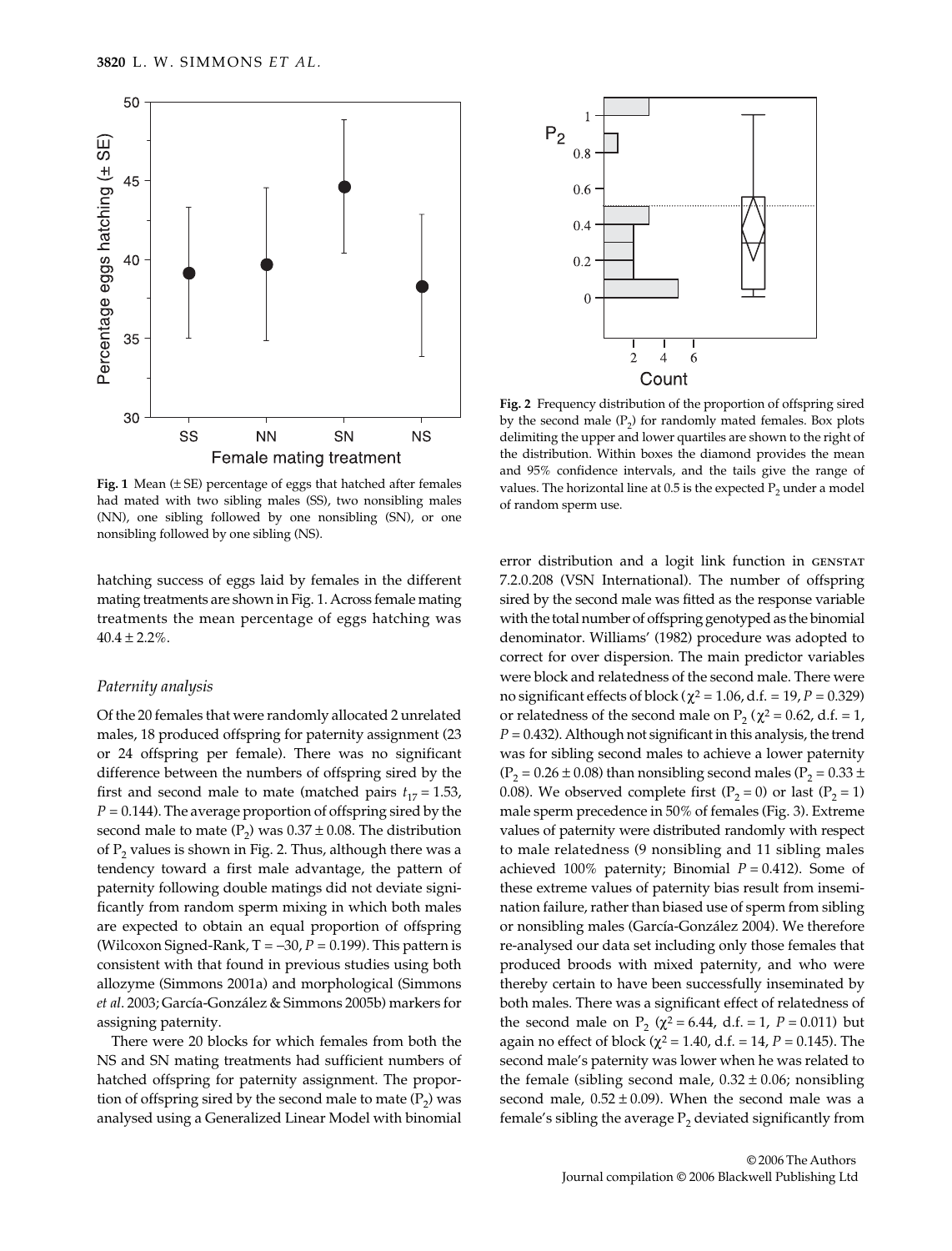

**Fig. 3** Frequency distributions of the proportion of offspring sired by second males  $(P_2)$  when they were siblings (NS) or nonsiblings (SN) of doubly mated females. Box plots delimiting the upper and lower quartiles are shown to the right of the distribution. Within boxes the diamond provides the mean and 95% confidence intervals, and the tails give the range of values. The horizontal lines at  $0.5$  are the expected  $P<sub>2</sub>$  under a model of random sperm use.

a model of random mixing (Wilcoxon Signed Rank T = −26.0,  $P = 0.019$ ). In contrast, when the second male was a female's nonsibling, the average  $P_2$  did not deviate significantly from a model of random sperm mixing  $(T = 1.5, P = 0.891)$ .

## **Discussion**

## *Inbreeding depression and genetic incompatibility*

Recent experimental studies have concluded that females mate with multiple males to avoid the costs of decreased embryo viability that can arise due to genetic incompatibility between maternal and paternal haplotypes (reviewed in Simmons 2005). Often these studies do not test directly for genetic incompatibility. Rather, they infer the role of incompatibility when analyses of subsets of the data or subsidiary experiments, fail to reveal consistent differences between males in their ability to sire viable offspring across several females.

Two previous studies of gryllid crickets have attempted to test the genetic incompatibility hypothesis directly by experimental manipulation of genetic incompatibility using individuals of known relatedness. Thus, matings between full-siblings have been reported to result in reduced hatching success in both the European field cricket *G. bimaculatus* (Tregenza & Wedell 2002) and the Australian field cricket *T. commodus* (Jennions *et al*. 2004). In *G. bimaculatus*, females mated to both a sibling and a non-sibling male had a hatching success close to that achieved with nonsibling males alone, leading Tregenza & Wedell (2002) to conclude that polyandry allowed females to avoid the costs of inbreeding by postcopulatory selection of compatible sperm. For *T. commodus*, the hatching success of females mated to a sibling and a nonsibling male did not differ from that of females mated to siblings alone, suggesting that in this species females had no postcopulatory mechanism for avoiding the costs of inbreeding (Jennions *et al*. 2004).

Here we provide data from a third species *Teleogryllus oceanicus*. In contrast to Tregenza & Wedell (2002) and Jennions *et al*. (2004), we found no difference between the hatching success of eggs laid by females mating to different combinations of related and unrelated males. Our data indicate that for this species there are no embryo viability costs associated with inbreeding (although we note that inbreeding effects may vary across populations). Although the average hatching success reported in this study seems rather low (40%), it is remarkably consistent with the values reported for *G. bimaculatus* (∼48%) (Tregenza & Wedell 2002) and *T. commodus* (∼40%) (Jennions *et al*. 2004). In *T. commodus* hatching success is highly repeatable across clutches suggesting strong maternal and/or additive genetic variance (Jennions *et al*. 2004). A previous study of *T. oceanicus* has established that polyandrous females do have a higher hatching success (55%) than monandrous females (48%) (Simmons 2001a). Moreover, García-González & Simmons (2005a) adopted a quantitative genetic approach to test for intrinsic male effects on hatching success, finding that a male's ability to sire viable embryos exhibited significant additive genetic variance, and that this intrinsic male effect did not depend on variation in the genotype of females to which males were mated. Consistent with these findings, the data presented here show that directly manipulating genetic incompatibility using males and females of known relatedness failed to influence hatching success. Thus, the combined data support the conclusion that the increased hatching success of eggs laid by polyandrous female *T. oceanicus* does not result from the avoidance of genetic incompatibility, and that intrinsic sire effects on hatching success are more important in this model system.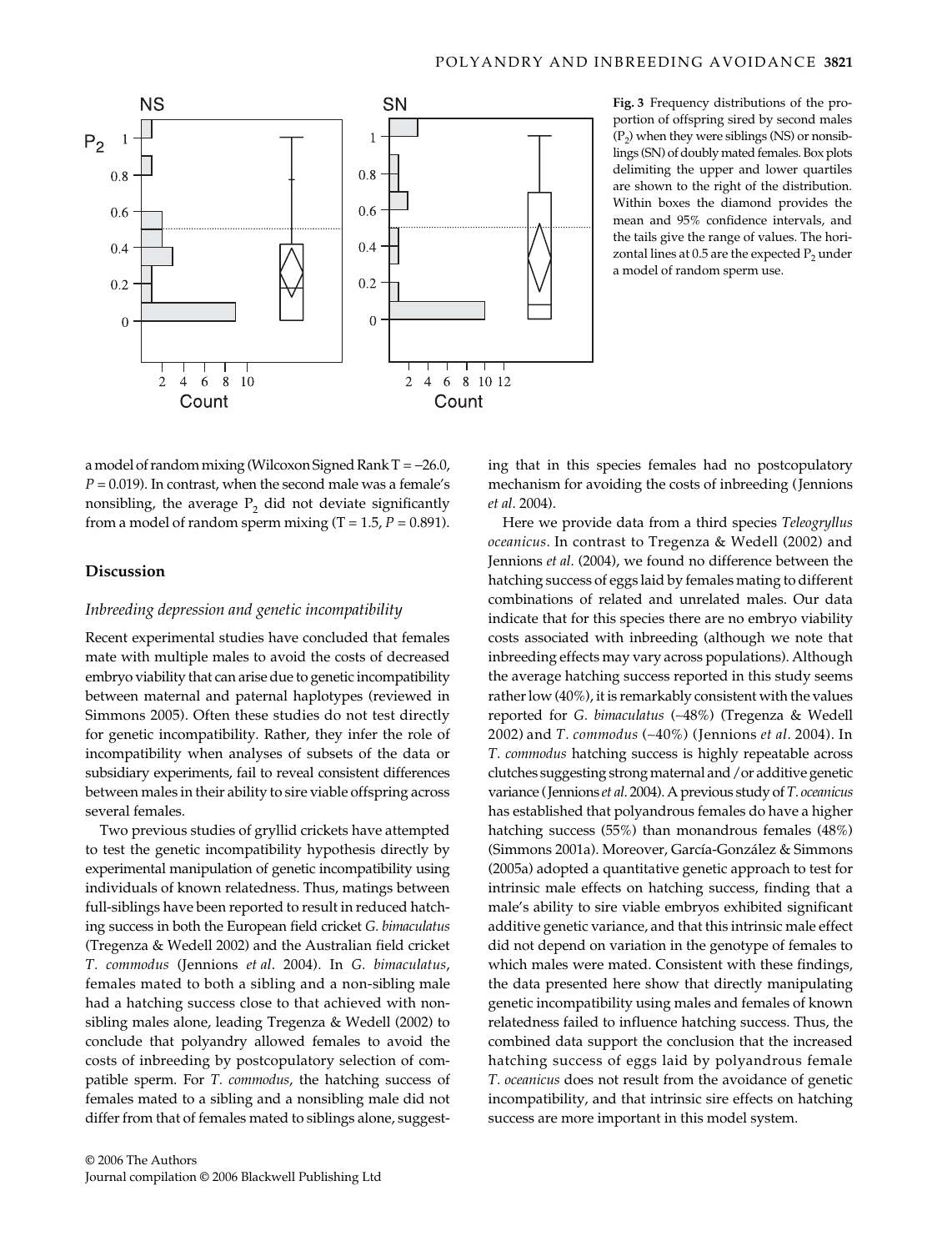Although mating with siblings does not appear to reduce embryo viability in *T. oceanicus*, it would be unwise to conclude that there is a lack of inbreeding depression in this species. Other studies of gryllid crickets have revealed inbreeding depression at later developmental stages. Thus, in *G. firmus* inbreeding depression is manifest as reduced fecundity in adult female offspring (Roff 1998; Roff & DeRose 2001). Likewise in bulb mites *Rhizoglyphus robini*, sib mating results in reduced fecundity in female offspring (Radwan 2003) and reduced sperm competition success of male offspring (Konior *et al*. 2005). Thus, inbreeding avoidance could be adaptive in *T. oceanicus*, even though inbreeding has little consequences for hatching success.

#### *Postcopulatory mechanisms for inbreeding avoidance*

If females are to gain genetic benefits via polyandry there must be postcopulatory mechanisms by which fertilization is biased toward those sires offering superior haplotypes, either through superior sperm competitiveness or through sperm selection by females (Zeh & Zeh 1997; Yasui 1998). Previous studies have inferred patterns of fertilization based on observed patterns of hatching success (Tregenza & Wedell 2002; Jennions *et al*. 2004). Using molecular markers, we found evidence to suggest that females might have a postcopulatory mechanism for biasing paternity toward unrelated males. Analysis of data derived from females producing broods of mixed paternity, and thereby known to have been successfully inseminated by both male types, showed that  $P_2$  depended on the relatedness of the second male to mate. Consistent with previous paternity studies of this species (Simmons 2001a; Simmons *et al*. 2003; García-González & Simmons 2005b), our microsatellite markers showed that for randomly mated females, sperm utilization did not deviate significantly from a model of random sperm mixing. However, in contrast to these previous studies, the pattern of sperm utilization following matings with both a nonsibling and a sibling male, depended on the nonsibling male's sequence position. On average there was first male sperm precedence when the nonsibling male was first to mate, but paternity was assigned at random when the nonsibling was second to mate.

Our paternity data are remarkably similar to those reported by Bretman *et al*. (2004) for *G. bimaculatus*. They used microsatellite markers to assign paternity to offspring produced by the female *G. bimaculatus*that had mated with both a sibling and a nonsibling male in Tregenza & Wedell's (2002) original study. They found the expected result of a higher paternity success for unrelated males when the unrelated male was the first to mate with the female. However, there was no effect of male relatedness on paternity when the unrelated male was the second to mate with the female. The patterns of paternity bias were thus inconsistent with the patterns of egg viability which did not depend on

the mating order of related and unrelated males (Tregenza & Wedell 2002). In a recent study of pseudoscorpions, Zeh & Zeh (2006) found that the patterns of embryo mortality when females mated with related and/or unrelated males were consistent with the hypothesis of biased use of sperm from unrelated males. However, when they assigned paternity using microsatellite markers, they found a bias in sperm use toward related males. These observations show that conclusions regarding differential fertilization success based on patterns of hatching success alone are misleading, and that paternity data are an essential component to any study of postcopulatory mechanisms of inbreeding avoidance. Such data are both time consuming and expensive to obtain because of the need to genotype large numbers of offspring within each family in order to obtain an accurate measure of  $P_2$ . The irradiated male technique is often used in the study on insect sperm competition because it is fast, inexpensive, and allows  $P_2$  values to be calculated from very large numbers of offspring (Simmons 2001b). However, the irradiated male technique is unlikely to be suitable for studies of postcopulatory inbreeding avoidance, since the disruption to the genome that generates infertility may also disrupt genotype based sperm recognition and subsequent paternity biasing by females.

Subtle biases in paternity toward unrelated males when females mate with both siblings and unrelated males have also been reported from decorated crickets *Gryllodes supplicans* and from *Drosophila melanogaster*. In decorated crickets the mean  $P_1$  value did not differ with mating sequence, although here too  $P_1$  tended to be greater when the unrelated male mated first (Stockley 1999). Unfortunately in Mack *et al*.'s (2002) study of *D. melanogaster*, unrelated competitors were always mated in the position of second male so the influence of sequence position on the strength of paternity bias is unknown. Interestingly however, a female's experience of the preferred sperm haplotype has been shown elsewhere to influence her ability to bias paternity in this species. Childress & Hartl (1972) studied a translocation system in *D. melanogaster* in which paternity was biased toward sperm carrying the Bs +4 haplotype. They found that prior exposure of the female reproductive tract to Bs +4 sperm haplotypes enhanced a female's ability to subsequently discriminate against Bs +4-bearing sperm.

The finding that female crickets tend to show stronger biases toward sperm from unrelated males if they mate with them first could be explained if females treat sperm from related males differently depending on whether they already have sperm in storage (Bretman *et al*. 2004), or if they need to learn to recognize sibling males or their sperm. Female *G. bimaculatus* are better able to recognize their siblings in precopulatory mate choice, if they have had prior exposure to them (Simmons 1989). Indeed, learning preferred phenotypes seems to be just as important in insect mate choice as it is in vertebrate mate choice (Dukas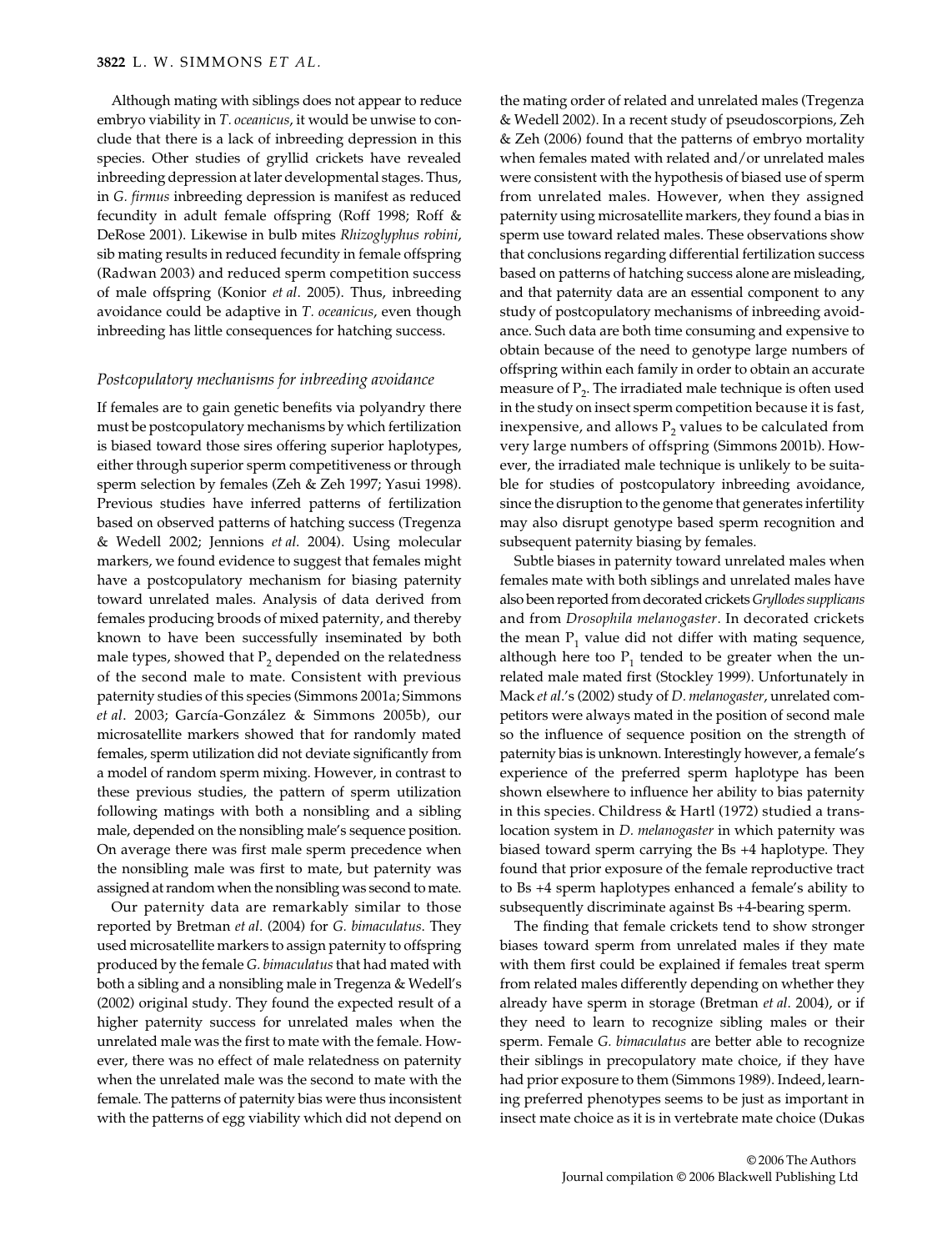2005). Thus, like *D. melanogaster*, female crickets may be better able to discriminate against sperm from siblings once their reproductive tracts have been exposed to sperm of the preferred unrelated haplotypes.

Alternatively, observed mating order effects on paternity bias could represent the outcome of female cooperation and conflict with male sperm competition mechanisms. Thus in crickets, when the preferred male is in the role of second male it may be harder for females to bias fertilization toward that male than when he is the first to mate, because her postcopulatory preference is in conflict with a mechanism of sperm competition in which the first male tends to achieve higher paternity. A recent study of seaweed flies *Coelopa frigida* examined postcopulatory mechanisms of female choice for males carrying an inversion system that is known to influence precopulatory mate selection (Blyth & Gilburn 2005). Females of this species prefer to mate with males carrying a karyotype different from their own, because heterokaryotypic offspring have higher egg-adult viability. Although these flies exhibit a mechanism of sperm competition in which the last male to mate sires the majority of offspring, Blyth & Gilburn (2005) found that females could bias paternity toward a male with a compatible (opposite) karyotype when that male was the first to mate, but only managed to do so if the second mating occurred immediately after the first, otherwise the mechanism of second male sperm precedence became established. Likewise across the hybrid zone of the grasshopper *Chorthippus parallelus* in the Pyrenees, fertilization success is generally biased toward sperm carrying the female's own race haplotype. Although the mechanism of sperm competition in this species is also one of last male sperm precedence, here again the observed fertilization outcome seems to be a balance between male and female interests;  $P_2$  is greater when the second male is homogametic than when he is heterogametic (Bella *et al*. 1992).

In conclusion, we found no evidence for mate relatedness genetic incompatibility effects on the viability of eggs laid by female *T. oceanicus*. Nevertheless, despite there being no differences in hatching success across matings with sibling and unrelated males, the patterns of paternity following double matings involving both male types were consistent with previous studies that have shown how females can bias paternity to avoid inbreeding depression. Our data for *T. oceanicus* show us that data on hatching success alone are unlikely to provide reliable insights into postcopulatory mechanisms of fertilization bias.

#### **Acknowledgements**

LWS was supported by the Australian Research Council and TT and NW by The Royal Society and the Leverhulme Trust. Michael Jennions and 2 anonymous referees made valuable comments on the manuscript.

## © 2006 The Authors Journal compilation © 2006 Blackwell Publishing Ltd

#### **References**

- Arnqvist G, Nilsson T (2000) The evolution of polyandry: multiple mating and female fitness in insects. *Animal Behaviour*, **60**, 145–164.
- Bella JL, Butlin RK, Ferris C, Hewitt GM (1992) Asymmetrical homogamy and unequal sex ratio from reciprocal mating-order crosses between *Chorthippus parallelus* subspecies. *Heredity*, **68**, 345–352.
- Beveridge M, Simmons LW (2005) Microsatellite loci for the Australian field cricket *Teleogryllus oceanicus* and their cross-utility in *Teleogryllus commodus*. *Molecular Ecology Notes*, **5**, 733–735.
- Blyth JE, Gilburn AS (2005) The effect of an inversion system and the time interval between matings on postcopulatory sexual selection in the seaweed fly, *Coelopa frigida*. *Heredity*, **95**, 174–178.
- Bretman A, Wedell N, Tregenza T (2004) Molecular evidence of postcopulatory inbreeding avoidance in the field cricket *Gryllus bimaculatus*. *Proceedings of the Royal Society of London B*, **271**, 159–164.
- Chapman T, Liddle LF, Kalb JM, Wolfner MF, Partridge L (1995) Cost of mating in *Drosophila melanogaster* females is mediated by male accessory gland products. *Nature*, **373**, 241–244.
- Childress D, Hartl DL (1972) Sperm preference in *Drosophila melanogaster*. *Genetics*, **71**, 417–427.
- Crudgington HS, Siva-Jothy MT (2000) Genital damage, kicking and early death. *Nature*, **407**, 855–856.
- Curtsinger JW (1991) Sperm competition and the evolution of multiple mating. *American Naturalist*, **138**, 93–102.
- Dukas R (2005) Learning affects mate choice in female fruit flies. *Behavioral Ecology*, **16**, 800–804.
- García-González F (2004) Infertile matings and sperm competition: the effect of 'nonsperm representation' on intraspecific variation in sperm precedence patterns. *American Naturalist*, **164**, 457–472.
- García-González F, Simmons LW (2005a) The evolution of polyandry: intrinsic sire effects contribute to emryo viability. *Journal of Evolutionary Biology*, **18**, 1097–1103.
- García-González F, Simmons LW (2005b) Sperm viability matters in insect sperm competition. *Current Biology*, **15**, 271–275.
- Jennions MD, Hunt J, Graham R, Brooks R (2004) No evidence for inbreeding avoidance through postcopulatory mechanisms in the black field cricket, *Teleogryllus commodus*. *Evolution*, **58**, 2472–2477.
- Jennions MD, Petrie M (2000) Why do females mate multiply? A review of the genetic benefits. *Biological Reviews*, **75**, 21–64.
- Keller L, Reeve HK (1995) Why do females mate with multiple males? The sexually selected sperm hypothesis. *Advances in the Study of Behavior*, **24**, 291–315.
- Konior M, Keller L, Radwan J (2005) Effects of inbreeding and heritability of sperm competition success in the bulb mite *Rhizoglyphus robini*. *Heredity*, **94**, 577–581.
- Kozielska M, Krzeminska A, Radwan J (2003) Good genes and the maternal effects of polyandry on offspring reproductive success in the bulb mite. *Proceedings of the Royal Society of London B*, **271**, 165–170.
- Loher W, Rence B (1978) The mating behavior of Teleogryllus commodus (Walker) and its central and peripheral control. *Zeitschrift fuer Tierpsychologie*, **46**, 225–259.
- Mack PD, Hammock BA, Promislow DEL (2002) Sperm competition ability and genetic relatedness in *Drosophila melanogaster*: similarity breeds contempt. *Evolution*, **56**, 1789–1795.
- Madsen T, Shine R, Loman J, Hakansson T (1992) Why do female adders copulate so frequently? *Nature*, **355**, 440–441.